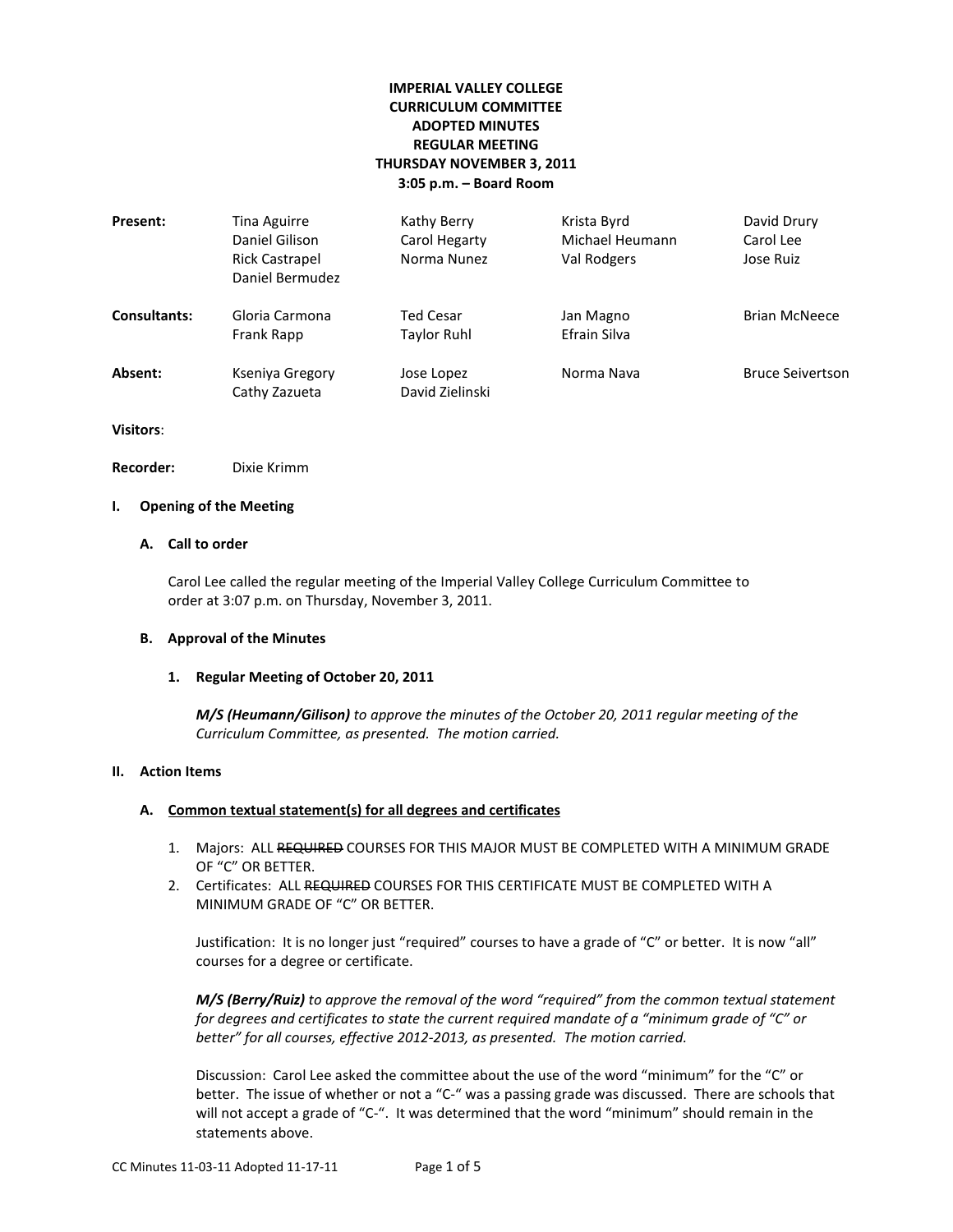3. Standard statement for category that needs to be added to each major and certificate:

*M/S (Heumann/Berry) to approve the usage of the statement "Career Opportunities" as the standard phrase for all information pertaining to careers identified on the IVC majors and certificates, effective 2012-2013, as presented. The motion carried.*

### **B. Credit Courses**

- **1. Deleted Courses**
	- **a. ART 165 – Design for the Web (3)**
	- **b. DSPS 005 – Recreation for Special Groups (1)**
	- **c. DSPS 012 – Academic Support Services (1)**
	- **d. DSPS 040 – Tactile Art for the Disabled (2)**
	- **e. DSPS 044 – Current Issues (2)**
	- **f. ENGL 086 – Reading II: Basic Development (3.5)**
	- **g. ENGL 087 – Reading II: Basic Development (3.5)**
	- **h. ENGL 088 – Reading III: Intermediate Development (3.5)**
	- **i. ENGL 089 – Reading III: Intermediate Development (3.5)**
	- **j. ENGL 098 – Basic English Composition (3)**
	- **k. ENGL 099 – Basic English Composition (3)**

*M/S (Aguirre/Hegarty) to approve the deletion of ART 165, DSPS 005, DSPS 012, DSPS 040, DSPS 044, ENGL 086, ENGL 087, ENGL 088, ENGL 089, ENGL 098, and ENGL 099, effective 2012 – 2013, as presented. The motion carried.*

### **2. Inactivated Courses**

- **a. DSPS 020 – Math for Students with Learning Differences (3)**
- **b. DSPS 022 – Math for Students with Learning Differences (3)**
- **c. DSPS 024 – Math for Students with Learning Differences (3)**
- **d. DSPS 026 – Math for Students with Learning Differences (3)**
- **e. DSPS 030 – Reading & Spelling for Students with Learning Differences (4)**
- **f. DSPS 032 – Reading & Spelling for Students with Learning Differences (4)**
- **g. DSPS 034 – Reading & Spelling for Students with Learning Differences (4)**
- **h. DSPS 036 – Reading & Spelling for Students with Learning Differences (4)**
- **i. ENGL 040 – Communication Skills for Healthcare Professionals (5)**
- **j. ENGL 041 – Communication Skills for Healthcare Professionals II (5)**
- **k. ENGL 054 – Mentored Reading Skills (0.5)**

*M/S (Aguirre/Drury) to approve the inactivation of DSPS 020, DSPS 022, DSPS 024, DSPS 026, DSPS 030, DSPS 032, DSPS 034, DSPS 036, ENGL 040, ENGL 041, ENGL 054, for no more than 3 years, effective with the 2012 – 2013 AY, as presented. The motion carried.*

### **3. Revised Courses**

- **a. AG 130 – Agricultural Economics (3)**
- **b. AU T 130 – Automotive Electronics I (3)**
- **c. AU T 170 – Engine Diagnosis and Repair (3)**
- **d. AU T 230 – Emissions Control & Computer Systems (3)**
- **e. AU T 231 – Auto Emission Control System (4)**
- **f. AU T 235 – Auto Electrical/Electronic Instrument (3)**
- **g. BIOL 150 – Human Genetics (3)**
- **h. BIOL 180 – General Biology: Molecules, Cells & Genetics (4)**
- **i. BLDC 145 – Concrete Formwork, Layout, & Setting (3)**
- **j. BLDC 150 – Carpentry Methods, Materials, and Tools (4)**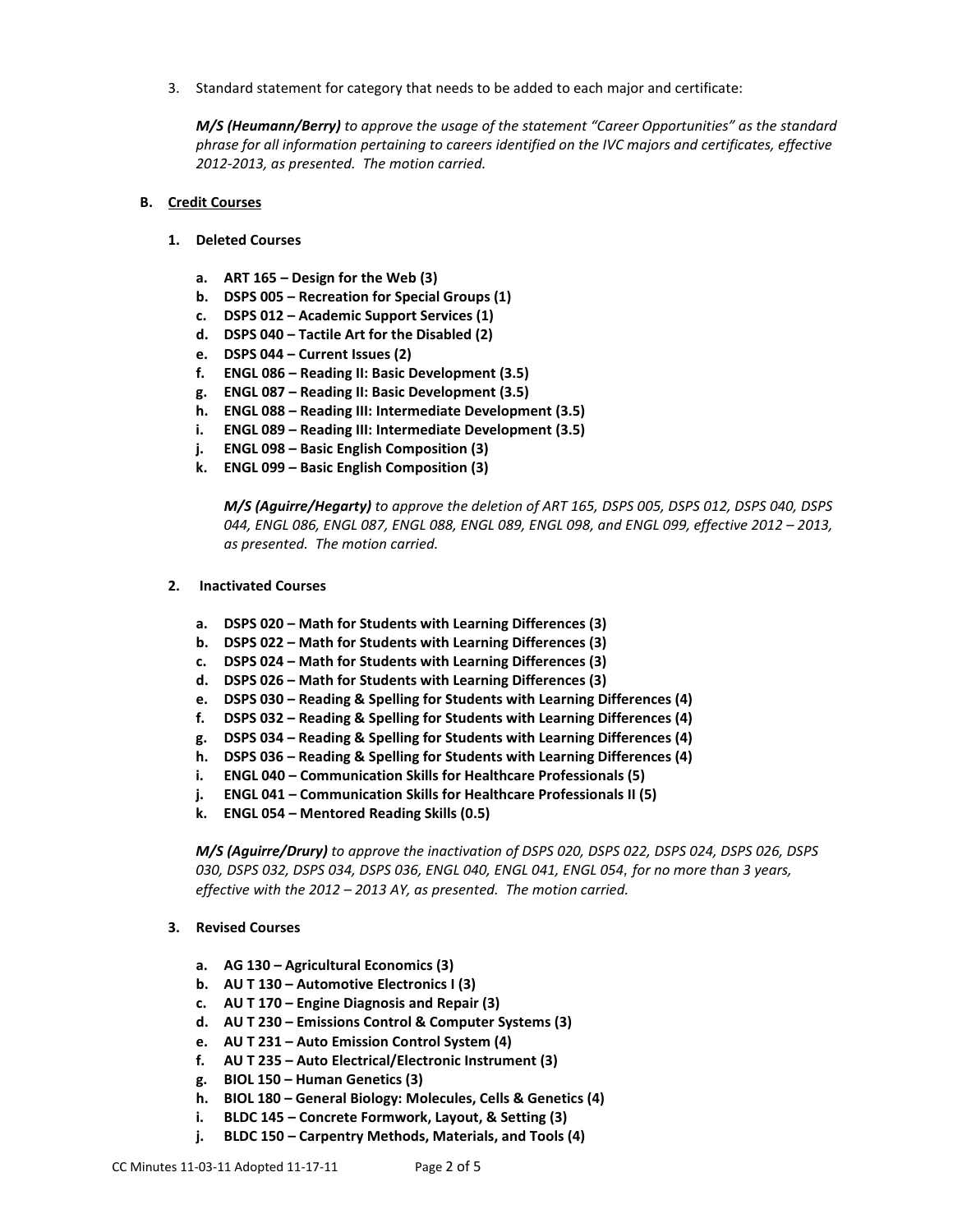- **k. CDEV 100 – Principles and Practices of Teaching Young Children (3)**
- **l. CDEV 101 – Health, Safety and Nutrition (3)**
- **m. CDEV 103 – Child, Family and Community (3)**
- **n. ENGL 060 – Practical English for the Workplace (3)**
- **o. ENGL 102 – Introduction to Literature (3)**
- **p. LEGL 116 – Law Office Management (3)**
- **q. LEGL 117 – Criminal Litigation & Procedures (3)**
- **r. LEGL 119 – Civil Procedures and Discovery (3)**
- **s. LEGL 120 – Corporations (3)**
- **t. LEGL 121 – Legal Research (3)**
- **u. LEGL 125 – Real Estate Law for Legal Assistants (3)**
- **v. LEGL 126 – Wills Trusts Probate & Estate Administration (3)**
- **w. LEGL 127 – Family Law (3)**
- **x. LEGL 128 – Bankruptcy (3)**
- **y. LEGL 129 – Torts (3)**
- **z. MUS 104 – Intro to Twentieth-Century Music (3)**
- **aa. MUS 120 – Beginning Harmony I (3)**
- **bb. MUS 122 – Beginning Harmony II (3)**
- **cc. MUS 154 – Chamber Singers (1)**
- **dd. MUS 156 – College-Community Chorus (1)**
- **ee. MUS 202 – History & Literature of Music II (3)**
- **ff. MUS 220 – Intermediate Harmony I (3)**
- **gg. MUS 222 – Intermediate Harmony II (3)**
- **hh. PHIL 100 – Introduction to Philosophy (3)**
- **ii. PHIL 102 – Introduction to Philosophy II (3)**
- **jj. PHIL 104 – Ethics (3) (Same as RELS 104)**
- **kk. RELS 100 – Religions of the Modern World (3)**
- **ll. RELS 104 – Ethics (3) (Same as PHIL 104)**

*M/S (Aguirre/Drury) to approve the addition/revision of SLO's and/or assignments and/or update to textbooks, AG 130, AU T 130, AU T 170, AU T 230, AU T 231, AU T 235, BIOL 150, BIOL 180, BLDC 145, BLDC 150, CDEV 100, CDEV 101, CDEV 103, ENGL 060, ENGL 102, LEGL 116, LEGL 117, LEGL 119, LEGL 120, LEGL 121, LEGL 125, LEGL 126, LEGL 127, LEGL 128, LEGL 129, MUS 104, MUS 120, MUS 122, MUS 154, MUS 156, MUS 202, MUS 220, MUS 222, PHIL 100, PHIL 102, PHIL 104, RELS 100, RELS 104, effective 2011 - 2012, as presented. The motion carried.*

### **mm. GEOG 100 – Physical Geography (5)**

*M/S (Aguirre/Rodgers) to approve the addition of SLO's and assignments, update of course objective, core content, instructional methodology and textbooks, for GEOG 100, effective 2012 – 2013, as presented. The motion carried.*

#### **nn. PSY 101 – Introduction to Psychology (3)**

*M/S (Byrd/Castrapel) to approve the addition of SLO's and assignments, update of to textbooks and instructional methodology, for PSY 101, effective 2012 – 2013, as presented. The motion carried.*

### **C. Non Credit Courses**

#### **1. Revised Courses**

- **a. MUS 801 – Stage Band for Older Adults**
- **b. MUS 802 – Community Chorus For Older Adults**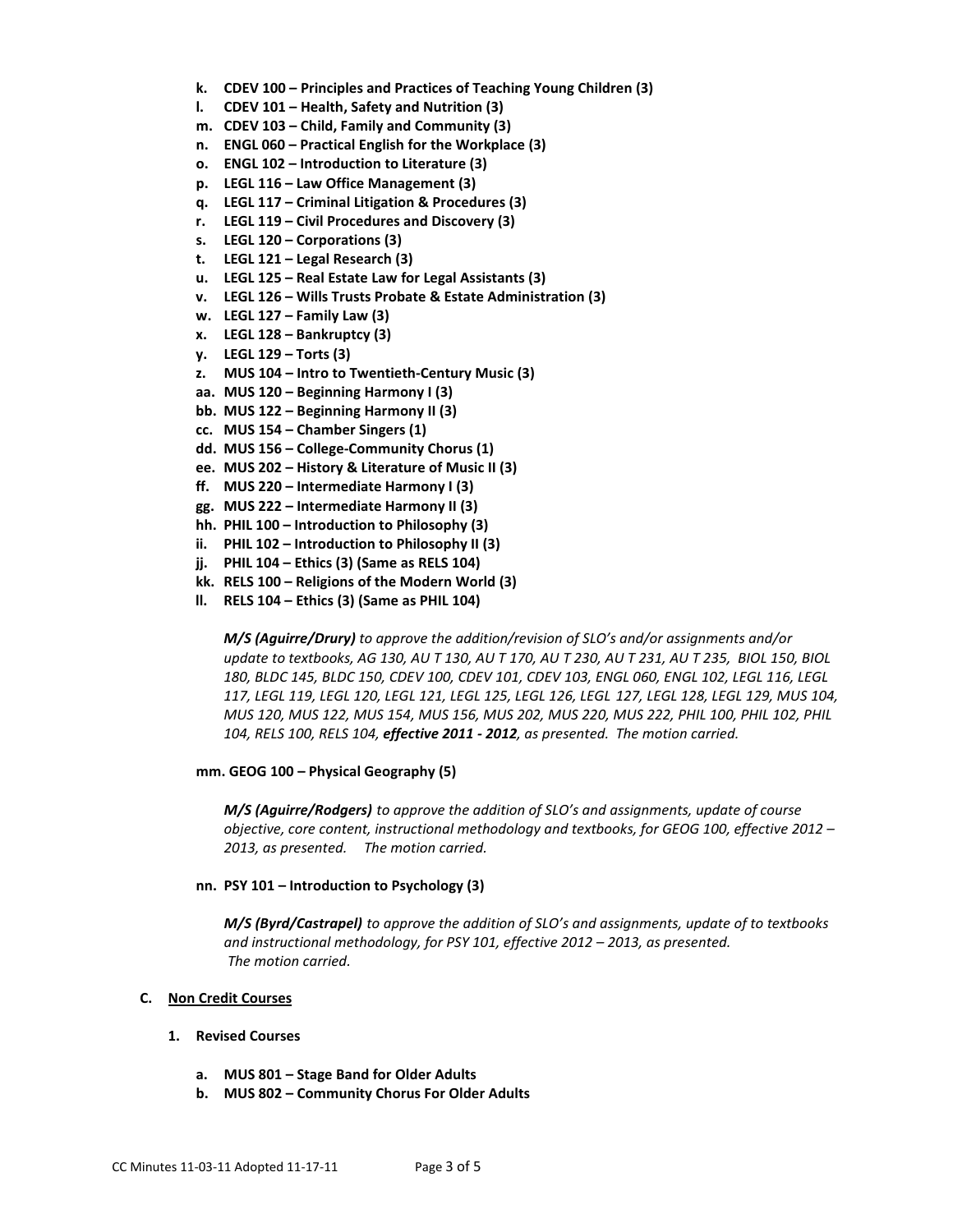*M/S (Hegarty/Drury) to approve the addition/revision of SLO's and/or assignments and/or update to textbooks for MUS 801 and MUS 802, effective 2011 - 2012, as presented. The motion carried.*

# **D. Distance Education Courses – Addendum Documentation**

## **1. PSY 101 – Introduction to Psychology (3.0)**

*M/S (Byrd/Castrapel) to approve the Distance Education Addendum for PSY 101, effective 2011 – 2012, to provide greater access and allow the inclusion of all modalities of learning, as presented. The motion carried.*

# **E. Majors and Certificates**

## **1. Revised Majors and Certificates**

## **a. Alcohol and Drug Studies Major and Certificate**

*M/S (Byrd/Berry) to approve the revision of the Alcohol and Drug Studies major and certificate, effective 2012 - 2013, as presented. The motion carried.*

## **III. Discussion Items**

**1. Court Services Certificate: IVC has terminated two courses within the certificate – Need to see if we need to modify the certificate as it is currently being presented.**

Committee members agreed that revision would be necessary. The proposal will be submitted through CurricUNET.

# **2. Liberal Studies (2 Degrees): Believe we should now get down to one degree that best meets the needs of our students.**

Carol Lee discussed the issues with the two Liberal Studies degrees. Counselors have expressed that they would like to continue to offer both degrees. Some revisions would be necessary: for Liberal Studies General Option - modification to section C - Arts and Humanities, to add ART 102 and remove the word "or"; for Liberal Studies SDSU Option – modification to section E – Visual and Performing Arts, to add ART 102 increasing the unit requirement to 53-56 units for the major.

Committee members were in favor of the changes.

# **3. CIO Conference Report: TBA, Program Viability Reviews – Kathy Berry**

Kathy Berry reviewed the CCFS-320 CIO Presentation from October 2011 highlighting the area of To Be Arranged (TBA) hours.

Basic Rules for Courses with TBA Hours

- Instructors must meet applicable minimum qualifications or equivalency
- The official course outline must include the number of TBA hours and specific instructional activities/learning outcomes expected of all enrolled students
- Students must be informed of these activities and expectations
- Instruction must be provided during TBA hours that is NOT an activity that should be done independently outside of class time
- Students must still be required to study independently outside of class time
- A clear description of the course, including the number of TBA hours, must be published in the catalog and schedule of classes (in print and/or online)
- Students must be informed of the designated location where instructional activities during TBA hours will occur